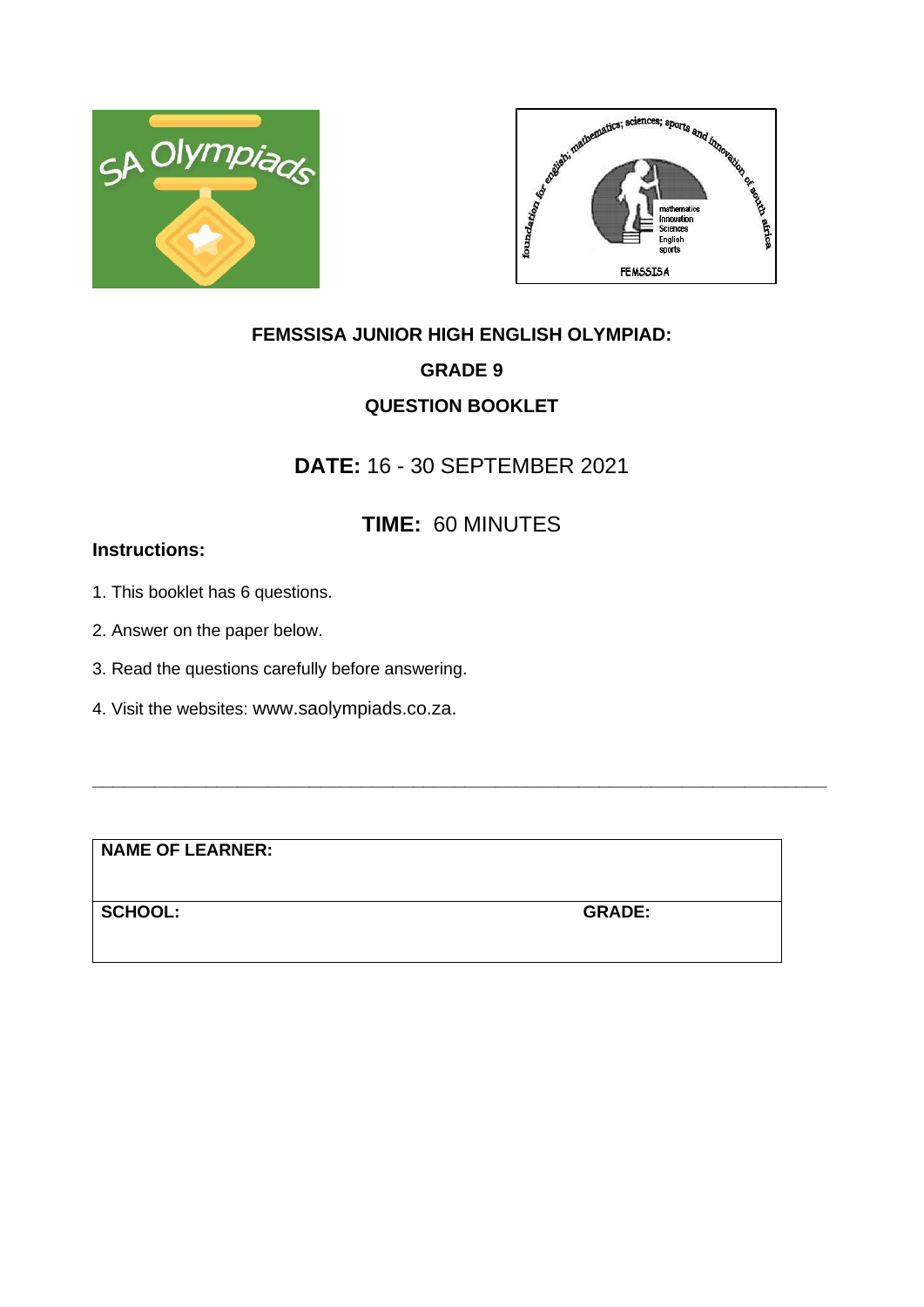#### **FEMSSISA ENGLISH OLYMPIAD: GRADE 9 2021**

**1. Select the** *antonym* **which matches. Write** *the letter* **of your choice in the answer column.**

| <b>WORD</b> | <b>CHOICE</b> | <b>ANSWER</b> |
|-------------|---------------|---------------|
| 1. affirm   | A. cruel      |               |
| 2. corrupt  | B. neglect    |               |
| 3. nurture  | C. save       |               |
| 4. humane   | D. deny       |               |
|             | E. reform     |               |
|             | F. wicked     | 4             |

**2. Select the** *synonym* **that matches. Write the letter in the blank column.** 

| <b>WORD</b> | <b>CHOICE</b> | <b>ANSWER</b> |
|-------------|---------------|---------------|
| 1. abduct   | A. assert     |               |
| 2. accede   | B. award      |               |
| 3. paint    | C. query      |               |
| 4. reward   | D. agree      |               |
|             | E. brush      |               |
|             | F. value      |               |
|             | G. snatch     |               |
|             |               | 4             |

#### **3. Underline the correct word:**

.

- 3.1 It is important to renew one's driving (license / licence).
- 3.2 Many homeowners tamper with their water (metres / meters).
- 3.3 The Tiffany-Diamond weighs 128 (carrots / carats) and was mined at The Big Hole in Kimberley in 1877.
- 3.4 Many immigrants apply for (dual / duel) citizenship when they settle in a new country.  $(4 \times 2 = 8)$ country.  $(4 \times 2 = 8)$

#### **4. Rearrange the words to make complete sentences.**

- 4.1 on / riding / politicians / corrupt / train / gravy / the / are
- 4.2 done/ to / seen / justice / be / must

.

4.3 being / an / elitist / unfortunate / education / private / of / reputation/ has